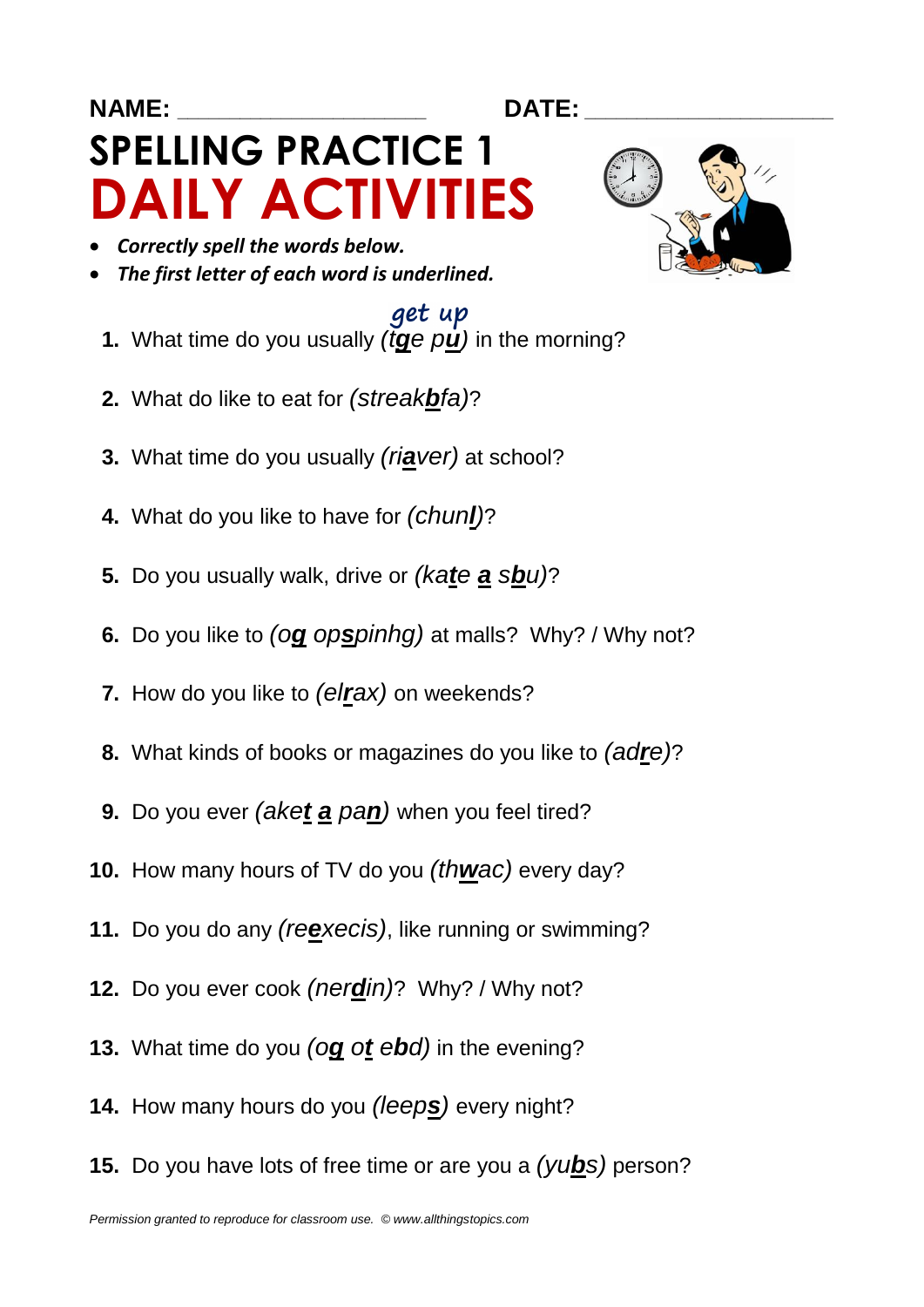| NAME: _____________________<br>DATE: ________________                    |                                                                           |  |
|--------------------------------------------------------------------------|---------------------------------------------------------------------------|--|
|                                                                          | <b>SPELLING PRACTICE 2</b><br><b>DAILY ACTIVITIES</b>                     |  |
| • Listen to your teacher and correctly spell the<br>missing words below. |                                                                           |  |
|                                                                          | 1. What time do you usually <u>get up</u> in the morning?                 |  |
|                                                                          | 2. What do like to eat for _____________?                                 |  |
|                                                                          | 3. What time do you usually ________________________ at school?           |  |
|                                                                          | 4. What do you like to have for _____________?                            |  |
|                                                                          | 5. Do you usually walk, drive or _____________?                           |  |
|                                                                          |                                                                           |  |
|                                                                          | 7. How do you like to ___________________ on weekends?                    |  |
|                                                                          | 8. What kinds of books or magazines do you like to _____________          |  |
|                                                                          | 9. Do you ever _______________ when you feel tired?                       |  |
|                                                                          | 10. How many hours of TV do you _________________ every day?              |  |
|                                                                          | 11. Do you do any ________________, like running or swimming?             |  |
|                                                                          | 12. Do you ever cook ______________? Why? / Why not?                      |  |
|                                                                          | 13. What time do you ________________ in the evening?                     |  |
|                                                                          | 14. How many hours do you ___________________ every night?                |  |
|                                                                          | 15. Do you have lots of free time or are you a __________________ person? |  |